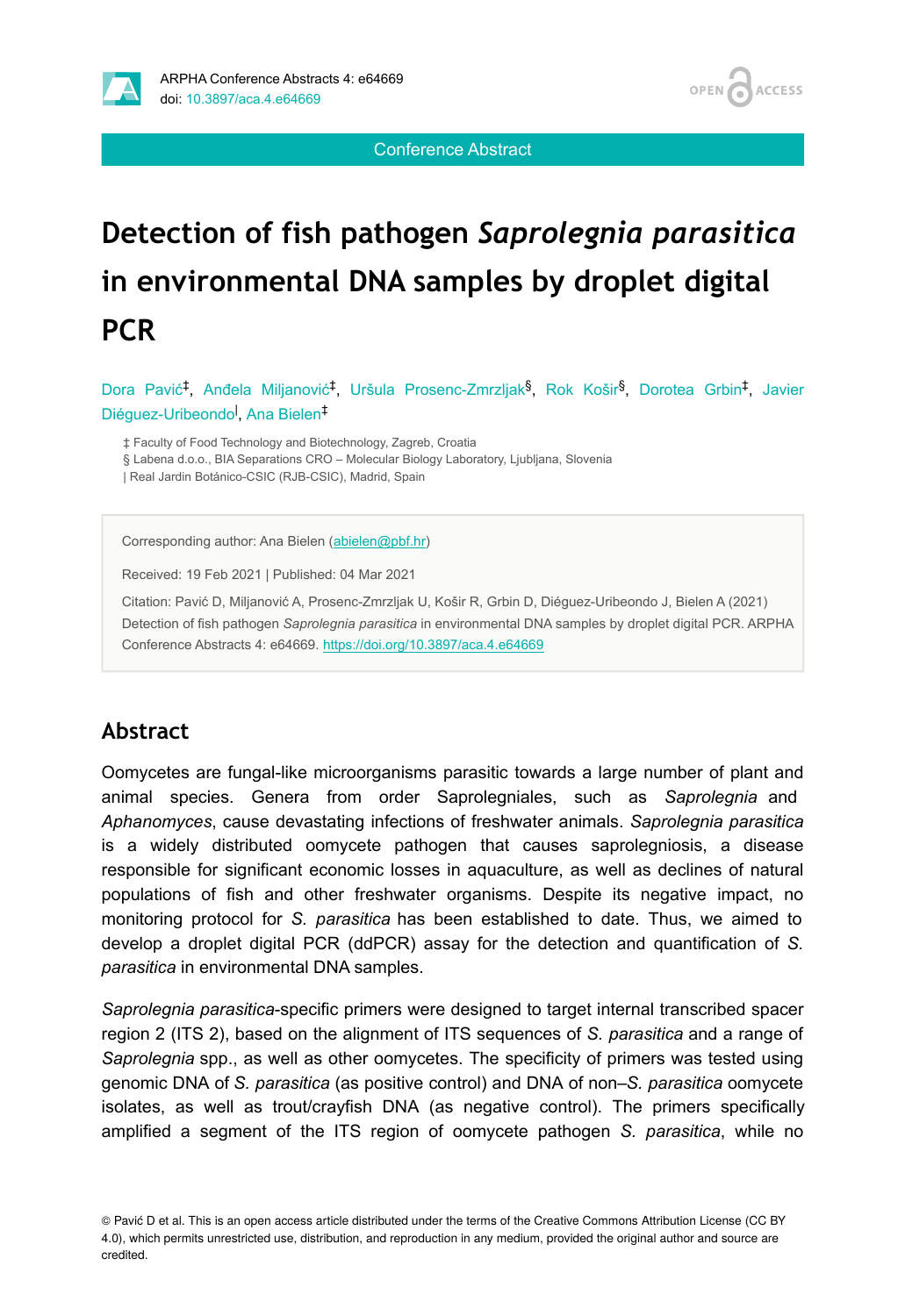amplification (i.e. no positive droplets) was obtained for closely related *Saprolegnia* spp. (e.g. *Saprolegnia* sp. 1 and *S. ferax*) and other more distantly related oomycetes. Next, the limit of detection (LOD) of the assay was established by using serial dilutions of the *S. parasitica* genomic DNA. The determined sensitivity of the assay was high: LOD was 15 fg of pathogen's genomic DNA per µL of the reaction mixture.

Assay performance was further assessed with environmental DNA samples isolated from water from the trout farms and natural environments, as well as (ii) biofilm from the host surface (swab samples). Water samples were collected from 21 different locations in Croatia, while swab samples were collected from *S. parasitica* host/carrier species: (i) skin and eggs of the rainbow trout (*Oncorhynchus mykiss* Walbaum, 1792) and brown trout ( *Salmo trutta* Linnaeus, 1758), and (ii) cuticle of signal crayfish (*Pacifastacus leniusculus* Dana, 1852) and narrow clawed crayfish (*Pontastacus leptodactylus* Eschscholtz, 1823). Samples were classified into agent levels A0 to A6, depending of the number *of S. parasitica* ITS copies per ng of total DNA.

*Saprolegnia parasitica* was detected in 76 % of water samples (16/21) and the range of pathogen's ITS copies in positive samples was between 0.02 and 14 copies/ng of total DNA (agent levels A1 to A3). Regarding the swab samples, *S. parasitica* load was significantly higher in diseased trout than in those with healthy appearance: 9375 vs 3.28 *S. parasitica* copies/ng of total swab DNA (average agent level A6 vs. A2, respectively). Despite the fact that none of the sampled crayfish had signs of infection, the pathogen was detected in all tested cuticle swabs. Swabs of *P. leniusculus*, a known *S. parasitica* host, had significantly higher *S. parasitica* load than swabs of *P. leptodactylus*, *S. parasitica* carrier: 390 vs 83 *S. parasitica* copies/ng (agent level A5 vs. A4, respectively).

In conclusion, our results demonstrate the applicability of the newly developed ddPCR assay in monitoring and early detection of *S. parasitica* in aquaculture facilities and natural freshwater environments. This would help in a better understanding of *S. parasitica* ecology and its effects on the host populations.

### **Keywords**

crayfish biofilm, ddPCR detection, eDNA, freshwater environment, saprolegniosis, trout biofilm

### **Presenting author**

Ana Bielen

### **Presented at**

1st DNAQUA International Conference (March 9-11, 2021)